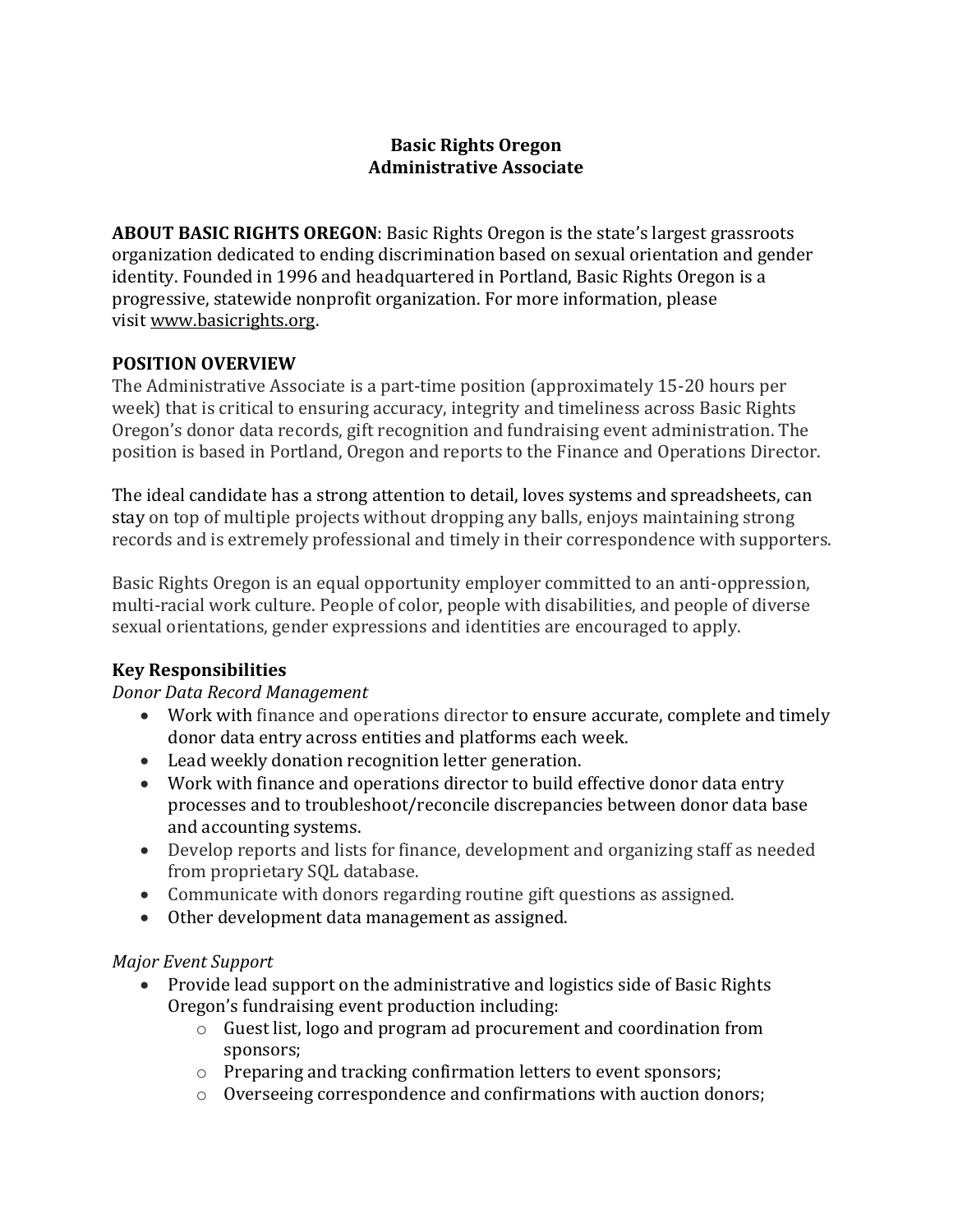- $\circ$  Providing administrative support to major event host committees and liaising with event consultants on data and other logistics; and,
- $\circ$  Work with finance and operations director on reconciling final event income.
- Ensure accurate, complete and timely data entry in our fundraising event management software.
- Coordinate list-building activities with Basic Rights volunteers prior to summer fundraising events and donor cultivation/thank you calls after the event.
- Attend fundraising events when possible to provide on-site administrative support.

# *Office Operations*

• Provide support to finance and operations director to ensure smooth office systems management as needed.

# **QUALIFICATIONS**

The Administrative Associate will excel in interpersonal communications, have strong attention to detail, and demonstrate commitment to justice for LGBTQ communities, particularly people of color and transgender individuals. Qualifications include:

- High level of competence with standard office applications, including Outlook, Excel and Word.
- High level of curiosity and drive to solve mysteries and problems, dig deep into puzzles and ask "why?", then "how?"
- Experience working with relational donor database platforms and Greater Giving event software is desired, but not required as training will be provided.
- Organizational skill, reliability, accuracy and attention to detail are essential.
- Ability to work independently and collaboratively in a fast-paced team setting while keeping a sense of humor.
- Experience working with or strong interest in, non-profit, political and/or social justice organizations.
- Demonstrated ability to manage multiple projects, develop work plans and meet targeted goals and objectives.
- Ability to research and use on- and off-line tools to solve problems.
- Commitment to the mission and goals of the organization, including commitment to anti-racism, immigrant justice, fighting transphobia, and advancing LGBTQ equality in Oregon.

**TO APPLY:** Applications should include resume, cover letter and the names and contact information for three references. Please submit applications electronically to Todd Addams, finance and operations director at  $todd@basicrights.org.$  The subject line must</u> include "Administrative Associate-[Your Name]" to be considered. Application deadline is **Tuesday, April 2 at 5 p.m.**

# **BENEFITS**